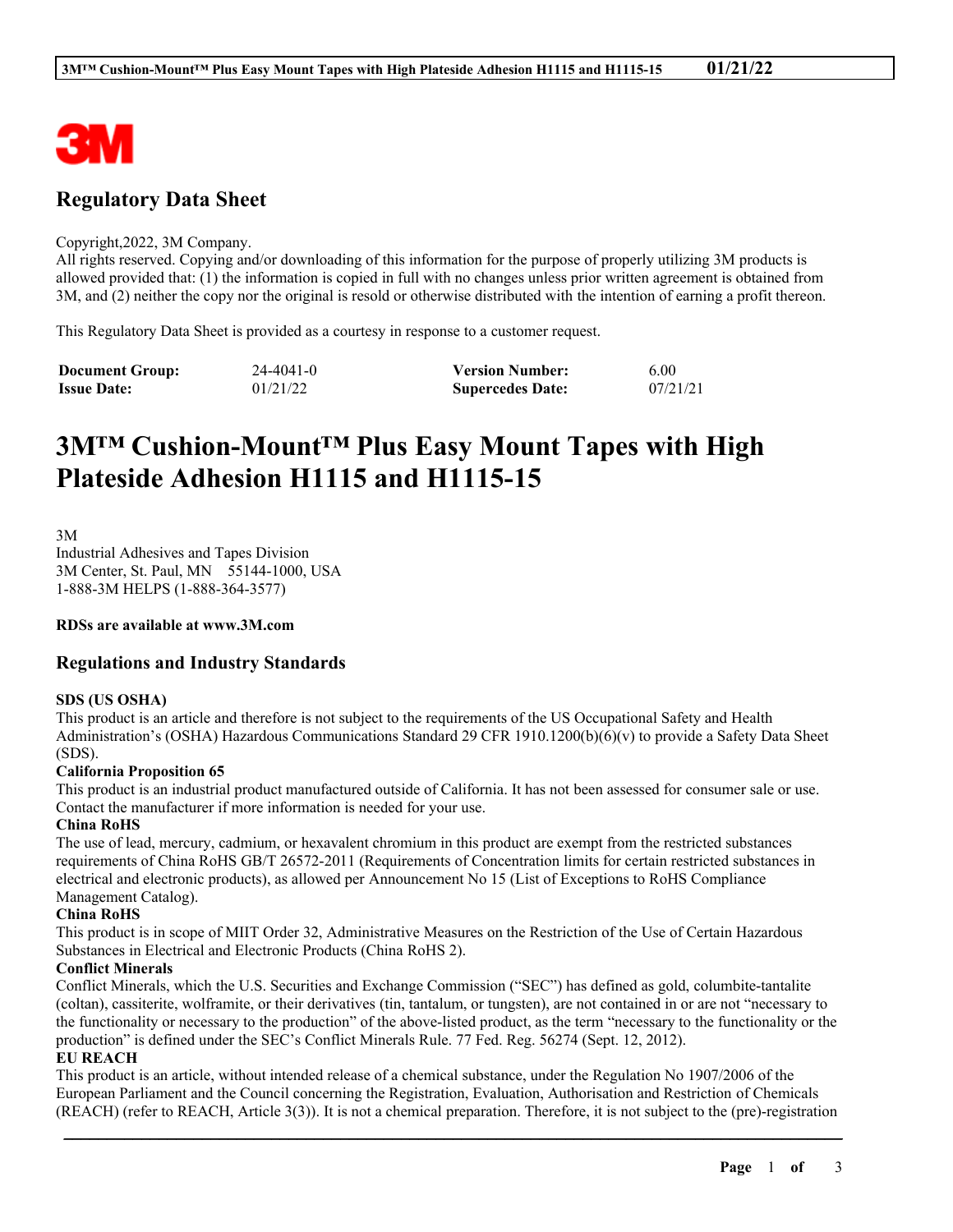or the registration process. It does not require a safety data sheet.

## **EU REACH**

This product, including any article that the product is composed of, does not contain at greater than 0.1% by weight a Substance of Very High Concern (SVHC) substance identified according to Article 59 of REACH. This declaration reflects the substances on the candidate SVHC list, effective January 2022.

## **EU RoHS**

This product does not exceed the maximum concentration values (MCVs) set under EU Directive 2011/65/EU (RoHS recast/RoHS 2), as stated in Annex II to that directive. This means that each of the homogenous materials within this product does not exceed the following MCVs: (a) 0.1% (by weight) for lead, mercury, hexavalent chromium, polybrominated biphenyls or polybrominated diphenyl ethers; and (b) 0.01% (by weight) for cadmium.

## **EU RoHS Phthalates**

This product does not exceed the maximum concentration values (MCVs) for phthalates set under EU Directive 2011/65/EU (RoHS recast/RoHS 2), as amended by EU 2015/863, which applies to finished EEE after July 22, 2019 for Category 1-7, 10- 11 products and after July 22, 2021 for Category 8 and 9 products. This means that each of the homogeneous materials within this product does not exceed the MCV of 0.1% (by weight) for each of the following phthalates: DEHP, BBP, DBP, and DIBP.

## **Fluorinated Greenhouse Gas**

A Fluorinated Greenhouse Gas (or F-Gas) listed under Annex I and II of Regulation (EU) No 517/2014 of the European Parliament and of the Council of 16 April 2014 is not intentionally added to the product.

## **Sustainability Advantage: Recycled content**

This product does not contain recycled content.

**TSCA Section 6**

This product is not known to contain 2,4,6-Tri-tert-butylphenol (CAS 732-26-3).

**TSCA Section 6**

This product is not known to contain Decabromodiphenyl Ether (Deca-BDE) (CAS 1163-19-5).

**TSCA Section 6**

This product is not known to contain Hexachlorobutadiene (HCBD) (CAS 87-68-3).

**TSCA Section 6**

This product is not known to contain Pentachlorothiophenol (PCTP) (CAS 133-49-3).

**TSCA Section 6**

This product is not known to contain Phenol, isopropylated phosphate (3:1) (PIP (3:1)) (CAS 68937-41-7).

## **Chemicals and/or Compounds of Interest**

**Alkylphenol (AP)** : Not intentionally added. **Alkylphenolethoxylates (APE)** : Not intentionally added. **Antimony and (Sb) Compounds** : Not intentionally added. **Arsenic and (As) Compounds** : Not intentionally added. **Bismuth and (Bi) Compounds** : Not intentionally added. **Bisphenol A (BPA) (CAS 80-05-7)** : Not intentionally added. **Butyl Benzyl Phthalate (BBP) (CAS 85-68-7)** : Not intentionally added. **Cadmium and (Cd) Compounds** : Not intentionally added. **Chlorinated Paraffins, Short Chain** : Not intentionally added. **Cobalt and (Co) Compounds** : Not intentionally added. **Crystalline Silica** : Not intentionally added. **Decabromodiphenyl Ether (Deca-BDE) (CAS 1163-19-5)** : Not intentionally added. **Di(2-Ethylhexyl) Phthalate (DEHP) (CAS 117-81-7)** : Not intentionally added. **Dibutyl Phthalate (DBP) (CAS 84-74-2)** : Not intentionally added. **Diisodecyl Phthalate (DIDP)** : Not intentionally added. **Diisononyl Phthalate (DINP)** : Not intentionally added. **Dioxins and Furans** : Not intentionally added. **Flame Retardants (not PBB or PBDE)** : Not intentionally added. **Formaldehyde (CAS 50-00-0)** : Not intentionally added. **Genetically Modified Organisms (GMOs)** : Not intentionally added. **Halogenated Compounds** : Bromine, chlorine, fluorine, iodine or chemical compounds containing them are not intentionally

\_\_\_\_\_\_\_\_\_\_\_\_\_\_\_\_\_\_\_\_\_\_\_\_\_\_\_\_\_\_\_\_\_\_\_\_\_\_\_\_\_\_\_\_\_\_\_\_\_\_\_\_\_\_\_\_\_\_\_\_\_\_\_\_\_\_\_\_\_\_\_\_\_\_\_\_\_\_\_\_\_\_\_\_\_\_\_\_\_\_